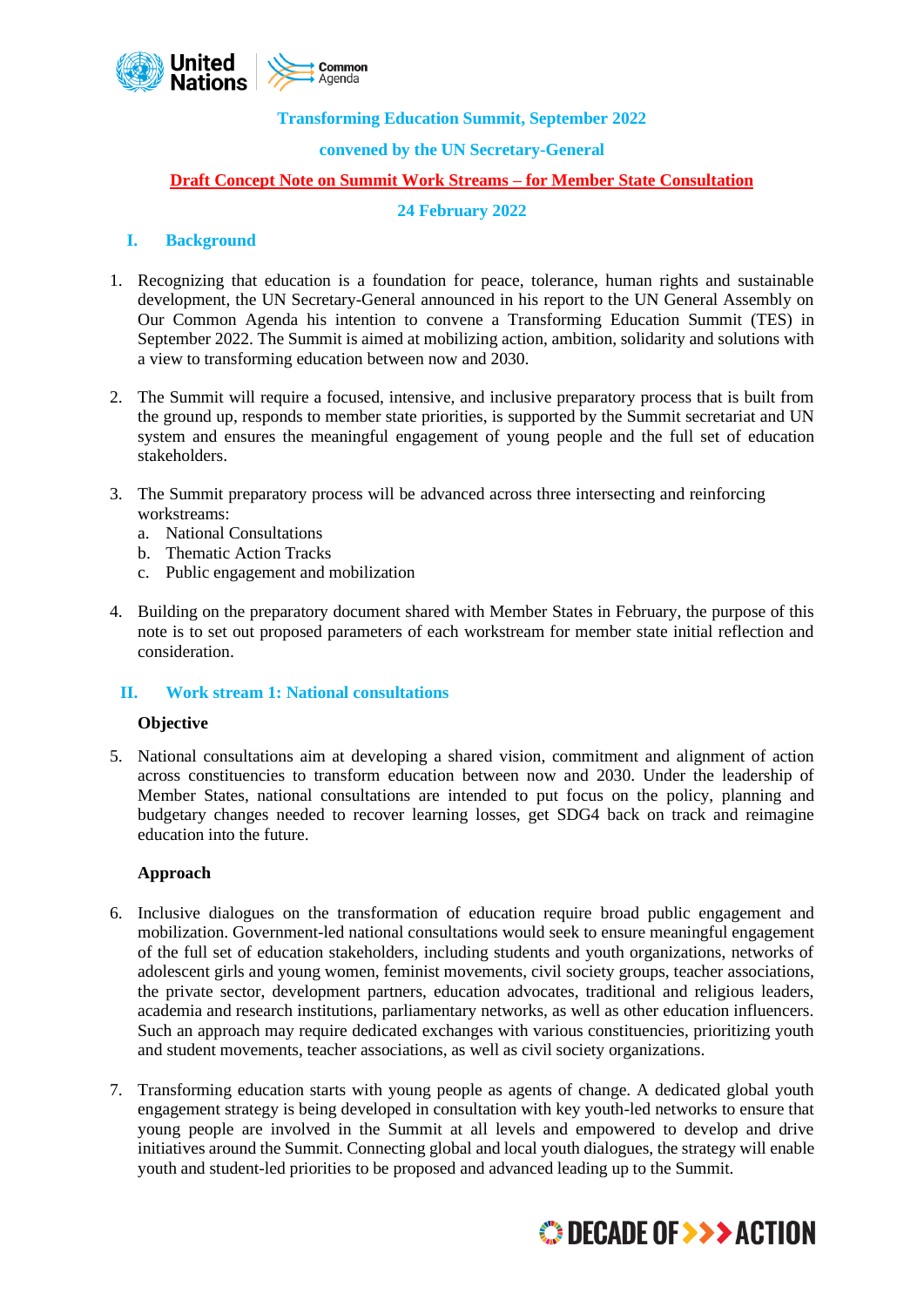

8. Given the interconnectedness of education and broader development efforts, government participation should ensure cross-sectoral representation beyond the education sector, including health, social protection, food and nutrition, and labour. To the extent possible, national consultations should leverage existing sector coordination mechanisms. Active participation of finance ministries in these national dialogues is also critical.

### **Substantive Focus**

- 9. National consultations could be comprised of four components with the following objectives:
	- Inspiring targeted action in the lead up to the Summit to ensure full educational recovery from the impacts of the pandemic, building on the available evidence of the multifaceted impacts of the educational disruption (on nutrition, protection of girls, health and well-being, learning loss, disengagement drop out/push out of students, non-reenrollment etc).
	- Reviewing or identifying national education targets and benchmarks in light of the impacts of the pandemic and the ambition needed to maximize progress by 2030, drawing on the seven global and thematic benchmark indicators recently endorsed by the 2019 Global Education Meeting. $1$
	- Identifying a package of levers and priority actions to transform education and accelerate progress towards shared education commitments, by building on lessons and insights gained from educational response and innovation during the pandemic, integrating new thinking, approaches, learning resources and methods in education policy and practice and drawing on the findings of the report of the International Commission on the Futures of Education.
- Generating commitment to increased and more effective public financing of education, which ensures greater equity in resource allocation, and more efficiency in use. It would be important to identify additional innovative and cross-sectoral mechanisms that can ensure sustainable domestic financing of education.

# **Support**

- 10. National consultations will be led by a government-selected convenor. Guidelines will be provided to Member States to support the process.
- 11. In addition, under the leadership of the UN Resident Coordinator, the United Nations Country Teams (UNCTs), where they exist, will be mobilized to support this process, with UNICEF and UNESCO playing a key role in in-country consultations, depending on the local context. Technical advice and seed funding will be made available to UNCTs where possible. National Commissions for UNESCO can also help support government-led national consultations.
- 12. The Special Adviser will work to mobilize global and regional level networks and platforms, including those organized by and for civil society organizations and youth organizations, to support and facilitate the in-country consultations within and beyond their constituencies.

# **Outputs**

13. Outcomes from the national consultations could be consolidated in a National Roadmap for Transforming Education Systems, capturing national commitments and consensus on priority

<sup>1</sup> National SDG 4 benchmarks: Fulfilling our neglected [commitment,](https://en.unesco.org/gem-report/node/3617) UNESCO GEM and UIS

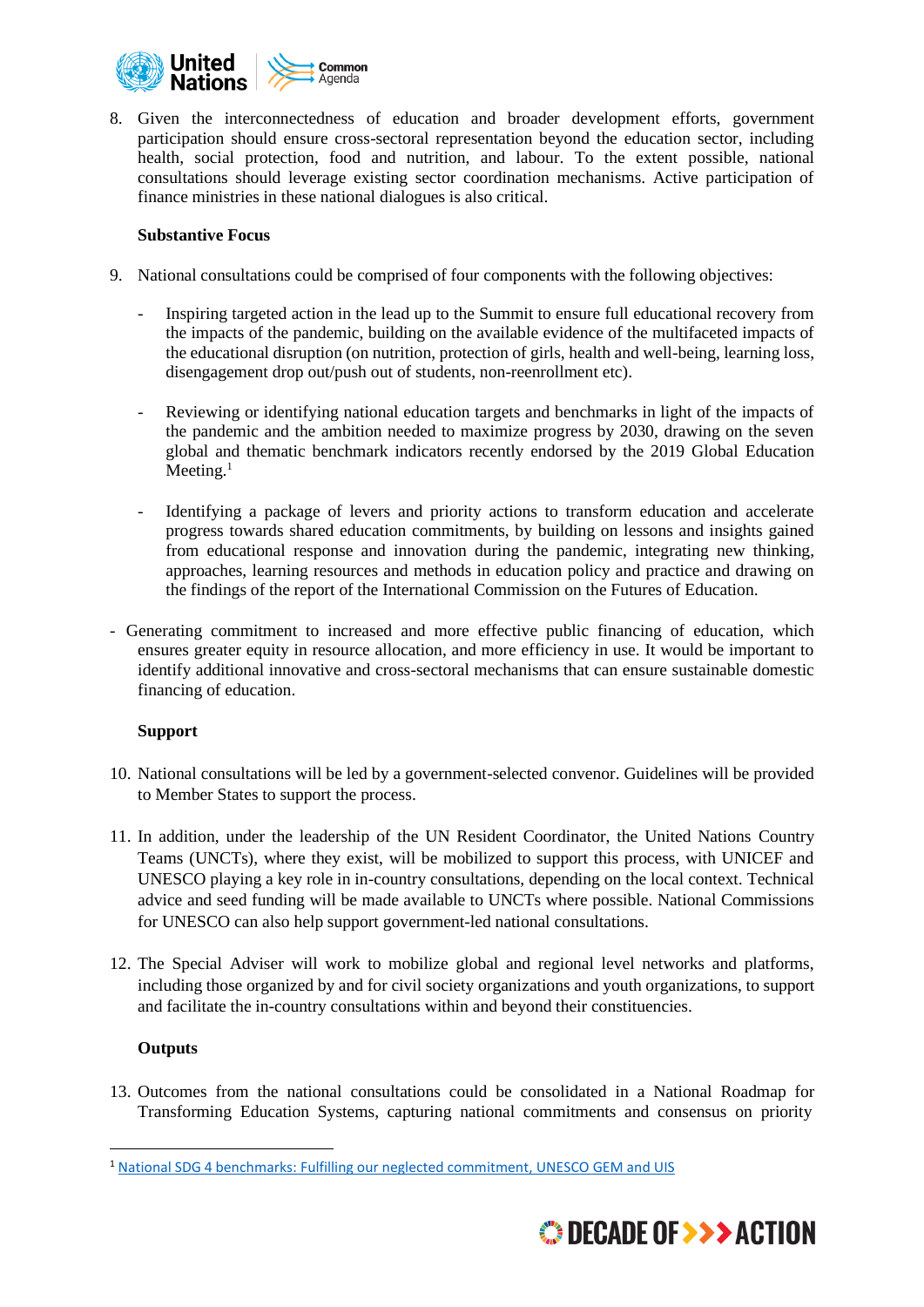

actions, building on existing plans, programmes, and initiatives. Heads of State and Government will be encouraged to report on progress made in addressing pandemic-related learning losses and to present their national roadmaps at the Summit in September. In some countries, national consultations could also continue after the Summit to further deepen the national reflection for transforming education. Follow-up and accountability for implementing these roadmaps will be undertaken through existing SDG4 monitoring processes, including the SDG4 High Level Steering Committee.

### **III.Work stream 2: Thematic Action Tracks**

#### **Objective**

14. The objective of the Thematic Action Tracks work stream is to place a spotlight on a small number of areas that require greater attention and action and that can accelerate progress on education and the 2030 Agenda and transform education. Action tracks will identify evidence-based examples of successful policy interventions and mobilize new commitments to action, building on and strengthening existing initiatives, partnerships and coalitions, including those that emerged in response to the COVID-19 pandemic.

#### **Approach**

- 15. The thematic action Tracks will be guided by the 2030 Agenda and its education-related goals and targets. They will seek to respond to the Secretary-General's report on Our Common Agenda, as well as the Report of the International Commission for the Futures of Education, *Reimagining our Futures Together: A New Social Contract for Education*, convened by UNESCO.
- 16. Action tracks will build on global commitments made through the 2015 Incheon Declaration and Framework for Action on Education 2030 and the UNESCO Global Education Meetings (GEMs). Synergies will be sought with the Focus Areas of the SDG4-Education 2030 High-Level Steering Committee.
- 17. Action Tracks address key accelerators across the education cycle. The COVID-19 crisis heightened the sense of urgency to tackle the educational inequalities and learning crisis while reaffirming the universal relevance of the 2030 Agenda and its SDG 4: *ensure inclusive and equitable quality education and promote lifelong learning opportunities for all*. On the other hand, the historical educational disruptions invited us to rethink and reimagine the purpose, content and delivery modes of education—in other words, to *transform education* toward peaceful, inclusive and sustainable futures of humanity and the planet.
- 18. Action tracks will be convened at the global level and will make full use of existing coalitions and networks, as well as available virtual platforms and tools to allow for engagement and input from across the world. They will ensure consistent engagement with member states and shall be open to all stakeholders, including donors, policy-makers, civil society groups, young people, teachers' networks, education advocates, academia, the private sector and philanthropies. Education-related convenings over the course of 2022, including at the regional level, will also be leveraged. Action tracks will seek to complement and be informed by the National Consultations workstream and the Public Engagement and Mobilization workstream.

#### **Substantive focus**

19. The following five thematic action tracks build on the priority actions identified in the 2020 Global Education Meeting Declaration, to which national political leaders and the global community committed to accelerate progress towards SDG 4 in the COVID-19 context and beyond. They are further guided by the vision, principles and proposals contained in the Secretary-General's Our Common Agenda and UNESCO's Report on the Futures of Education.

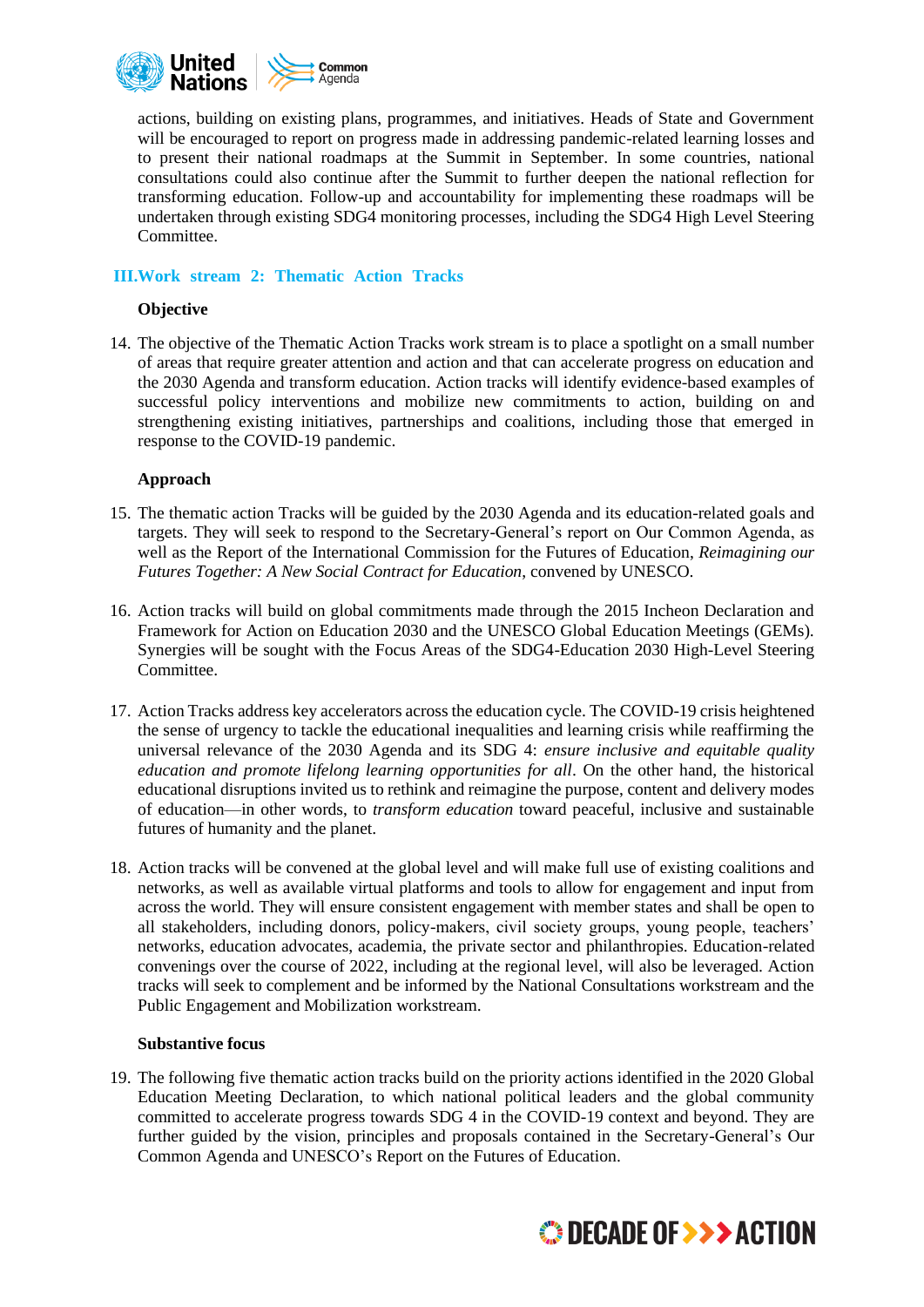

- 20. Endorsed by the SDG4-Education 2030 High-Level Steering Committee, these thematic action tracks are universally relevant, reflect the lifelong learning perspective of SDG 4 and spotlight the areas that require urgent and concerted action of governments and the global community. As such, they integrate two approaches—focus on the urgent need to address educational inequalities and learning crisis exacerbated by the COVID-19 crisis on one hand, and forward-looking aspiration for system-wide transformation on the other. Equity and gender equality in and through education will be proactively mainstreamed in each thematic action track:
	- i. Inclusive, equitable, safe and healthy schools: The school closures during the pandemic resulted not only in learning disruptions for many learners, but also in a wide range of costs and threats to their health and well-being, including increased exposure to violence and exploitation, poor nutrition due to school meals disruption, as well as mental health of learners and educational personnel. Protection from gender-based violence, child marriage, child labour, as well as prevention of early pregnancy and school dropouts have also been major concerns from the onset of the pandemic-induced lockdowns and school closures. An integrated and inter-sectoral approach to learning environments — gender, health including sexual and reproductive health, school nutrition, social protection, psychosocial support, etc. — is essential to learners' holistic development and learning. Educational inclusion of the most vulnerable and marginalized groups, including those affected by crisis and displacement, should also be a permanent characteristic of schools and education systems.
	- ii. Learning and skills for life, work and sustainable development: Transforming education means empowering learners with knowledge, skills, values and attitudes to be resilient, adaptable and prepared for the uncertain future while contributing to human and planetary well-being and sustainable development. However, some 773 million youth and adults still lack basic literacy skills, two-thirds of whom are women; the proportion of children in low- and middle-income who cannot read a simple text by age 10 may increase from the pre-pandemic 50% to potentially up to 70%. Foundational learning, including literacy and numeracy, is indispensable for lifelong learning while life skills are essential to be able to live a healthy and productive life in a changing environment. Moreover, curricula must emphasize ecological, intercultural and interdisciplinary learning, so that all learners from early childhood through adulthood not only acquire relevant knowledge, but also are empowered to take action and contribute to global peace, sustainable development and societal transformation. Unemployment is affecting youth, in particular, and the transition from school to work is disrupted by sluggish economies and changing labour markets. To enhance employability and enable ecologically sustainable transition, young people and adults also need continuous reskilling and upskilling for rapidly changing labour markets affected by increased digitization and the greening of economies.
	- iii. Teachers, teaching and the teaching profession: Teachers are the backbone of every education system and frontline workers. Accelerating toward SDG 4 and transforming education is only possible when teachers are professionalized, trained, and supported — in all settings and all levels of education from early childhood care and education, TVET, adult education and higher education. Through high-quality initial training and continuous professional development, teachers need to be equipped with learner-centred, inclusive, gender-sensitive and effective pedagogical skills, including socio-emotional learning and action learning, and trained in digital pedagogies to facilitate remote and hybrid learning. They also need to enjoy decent working conditions and labour rights, including freedom of association and collective bargaining.
	- *iv.* Digital learning: During the COVID-19 crisis, we witnessed impressive creativity, innovation and collaboration to provide remote learning, using diverse technologies. However, the pandemic illuminated the connectivity and digital divides within and across countries, with more than two-thirds of school-age learners (1.3 billion children) lacking internet access at

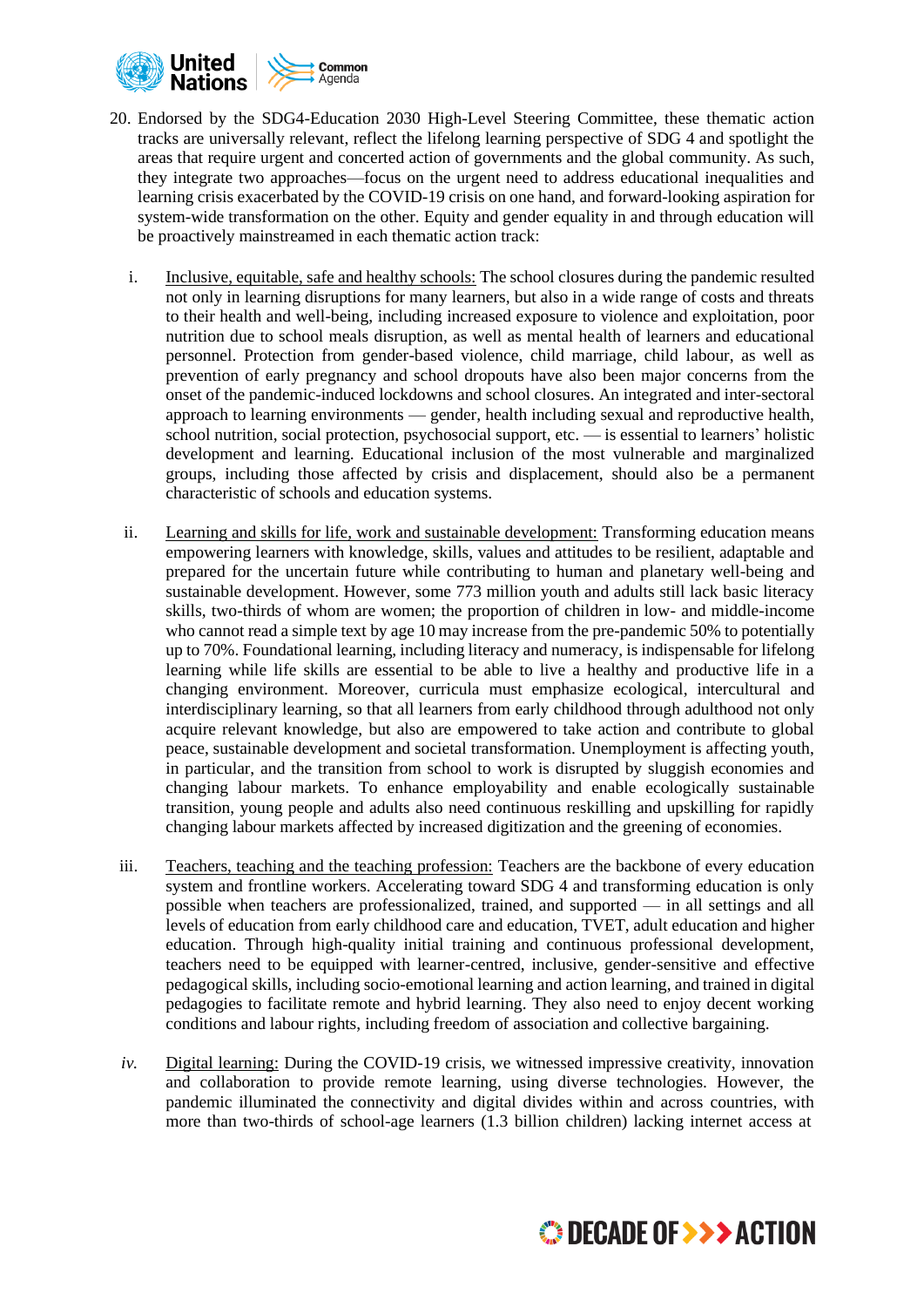

home.<sup>2</sup> Digital divides also mean many are left out of remote learning opportunities, including girls and young women who are less likely than boys and men in their households to have digital skills, accessto computers and the internet to benefit equally from remote learning, and to access information and social networks. Inclusive, equitable and sustainable approaches to digital technologies as well as safe and productive use of online learning are a key strategy for educational recovery and resilience and for the future of education and learning. In this regard, the Rewired Global Declaration on Connectivity for Education presents concrete actions to commit to under three core principles: center the most marginalized, expand investments in free and high-quality digital education content, and move education to digital spaces through pedagogical innovation and change.

v. Financing of education: Education is an investment that requires sustainable funding and domestic resources remain the primary source of funding for education. The 2021 GEM Paris Declaration urges all governments to develop strategies to increase resources for education and use these resources effectively. Aid to education remains essential in some contexts as the impact of the COVID-19 pandemic could increase the pre-COVID annual funding gap of US\$148 billion in low and lower-middle income countries to as much as US\$200 billion.<sup>3</sup> The summit seeks to advocate for greater domestic and international investment in education, including through innovative financing mechanisms and investments from other sectors, and promote greater harmonization, alignment and accountability of development partners' support to governments.

### **Support**

- 21. Each action track will be co-led by a member state champion and a leading stakeholder, with substantive support provided by one or more UN or multilateral entity and the Special Adviser.
- 22. Leads will be responsible for developing a discussion paper that synthesizes the research evidence, situation analysis, good practices and innovations, and recommendations on the key issues identified, for discussion with member states and education partners. They will also be responsible for ensuring the quality and consultative processes in developing the initial paper. The Summit Secretariat will provide a template for the discussion paper and coordinate and support the consultation processes, with a view to maximizing coherence across different action tracks.

# **Outputs**

- 23. Each action track shall develop an initial discussion paper, a set of ideas for action and an online catalogue of evidence-based good practices. Building on existing coalitions and networks, TES action tracks should also contribute to successful partnerships and opportunities for multilateral, multisectoral mobilization. These will be discussed initially at the TES Pre-Summit, with the final outputs presented and showcased at the Summit itself, and inform the Summit Summary.
- 24. Follow up implementation and monitoring will be within the framework of the Global Education Cooperation Mechanism, spearheaded by the SDG4-Education 2030 High-Level Steering Committee.

# **IV.Work Stream 3: Public engagement and mobilization**

#### **Objective**

25. Given the speed and scale of change needed to achieve SDG4 and reimagine education, deep and sustained public support and engagement, which translates into political debate at all levels, will be

<sup>3</sup> UNESCO. 2020. "Act now: reduce the impact of COVID-19 on the cost of achieving SDG 4." GEM Report Policy Paper 42.



<sup>&</sup>lt;sup>2</sup> [UNICEF and ITU. 2020. "How many children and young people have internet access at home? Estimating digital](https://www.itu.int/en/ITU-D/Statistics/Documents/publications/UNICEF/How-many-children-and-young-people-have-internet-access-at-home-2020_v2final.pdf) [connectivity](https://www.itu.int/en/ITU-D/Statistics/Documents/publications/UNICEF/How-many-children-and-young-people-have-internet-access-at-home-2020_v2final.pdf) during the COVID-19 pandemic."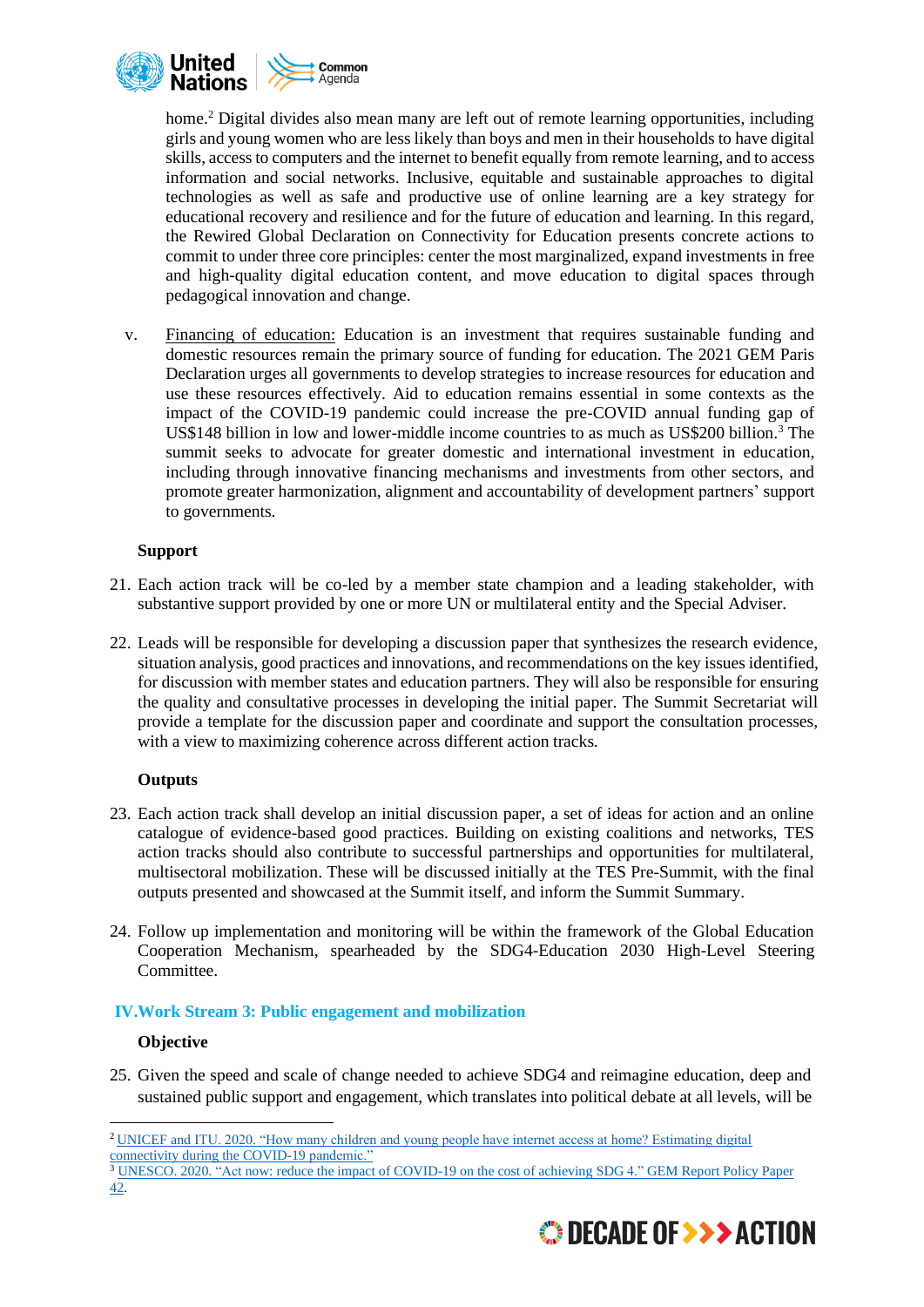

essential. Building off a range of existing efforts, the objective of the public engagement and mobilization work stream is to democratize dialogue around education and to grow a global movement for education transformation.

## **Approach**

- 26. The public engagement and mobilization workstream will be closely interconnected with the other work streams of the Summit – thematic action tracks and national consultations. It will take a twofold approach:
- 27. *Placing youth and children to the forefront:* Transforming education starts with young people as agents of change. A dedicated youth engagement strategy is under development in consultation with key youth-led networks to ensure that young people are involved in the Summit at all levels and empowered to develop and drive initiatives around the Summit. The strategy will enable youth and student-led priorities to be proposed, supported and implemented leading up to the Summit. Guidelines for the national consultations will articulate how best to engage young people, particularly adolescent girls and young women, to contribute both to secure new commitments to achieve SDG 4 at the country level and to raise awareness among children, young people, communities and decision-makers around the importance of transforming education. Young people will also be centrally involved in Summit Action Tracks, as well as in the Pre-Summit and Summit itself.
- 28. *Increasing public support for education:* Building on existing global education movements and recent advocacy campaigns (e.g., the Save our Future campaign, the GPE replenishment "Raise your hand" campaign, the 100 Million campaign, Keeping girls in the picture, Education *Plus* Initiative, among others), and drawing on the themes identified through the Summit action tracks, targeted mobilization efforts at the global, national and local levels could help strengthen public awareness of, and demand for education and grow an unprecedented global movement for transforming education. Harnessing the power of civil society groups, young people, teachers' networks, education advocates, academia, business and other education champions and influencers at the global, regional and country levels will be critical. This movement will be multi-sectorial in nature, and closely interconnected with other complementary sectors, in particular health, food, nutrition, child protection and social protection that are key to achieve SDG 4.
- 29. Public engagement and mobilization will be supported by broader public information and communication, through building a robust online and media presence. A dynamic and inclusive online platform will be designed to capture the Summit process, support knowledge exchange around all areas of work and track Summit outcomes.

#### **Support**

30. This workstream will be facilitated by a Public Mobilization Hub involving key UN and other partners' communications teams at the global and regional levels. It will serve to connect networks, align content and amplify dissemination, connecting the global, regional and country levels, and building in particular on the outcomes of the national consultations. Efforts will be made to identify and engage specific champions or influencers to manage media placements and/or help target specific markets that may be more difficult to reach (e.g., private sector and philanthropies). Youth engagement will ensure the participation of diverse networks of youth-focused organizations and will be facilitated by the SDG4Youth network, which aims to include young education activists in shaping global education policies.

#### **Outputs**

31. Outputs from Public engagement and mobilization will include a dedicated online platform to capture the Summit process and outcomes and ensure that a broad range of stakeholders remain engaged throughout the process. A more detailed stakeholders' engagement plan will also be